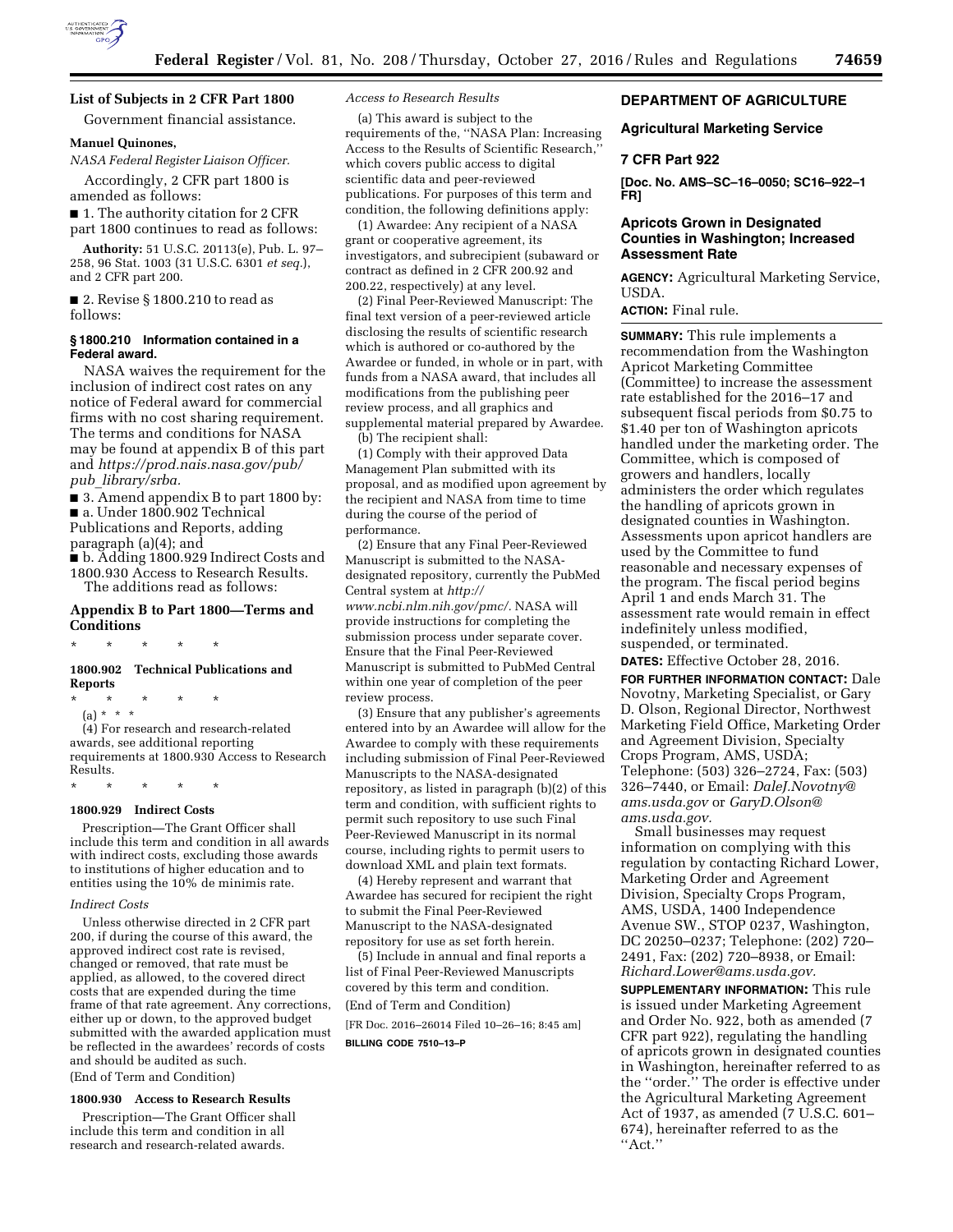The Department of Agriculture (USDA) is issuing this rule in conformance with Executive Orders 12866, 13563, and 13175.

This rule has been reviewed under Executive Order 12988, Civil Justice Reform. Under the order now in effect, apricot handlers in designated counties in Washington are subject to assessments. Funds to administer the order are derived from such assessments. It is intended that the assessment rate as issued herein will be applicable to all assessable Washington apricots beginning April 1, 2016, and continue until amended, suspended, or terminated.

The Act provides that administrative proceedings must be exhausted before parties may file suit in court. Under section 608c(15)(A) of the Act, any handler subject to an order may file with USDA a petition stating that the order, any provision of the order, or any obligation imposed in connection with the order is not in accordance with law and request a modification of the order or to be exempted therefrom. Such handler is afforded the opportunity for a hearing on the petition. After the hearing, USDA would rule on the petition. The Act provides that the district court of the United States in any district in which the handler is an inhabitant, or has his or her principal place of business, has jurisdiction to review USDA's ruling on the petition, provided an action is filed not later than 20 days after the date of the entry of the ruling.

This rule increases the assessment rate established for the Committee for the 2016–17 and subsequent fiscal periods from \$0.75 to \$1.40 per ton of Washington apricots handled under the order.

The Washington apricot marketing order provides authority for the Committee, with the approval of USDA, to formulate an annual budget of expenses and collect assessments from handlers to administer the program. The members of the Committee are producers and handlers of apricots in designated counties in Washington. They are familiar with the Committee's needs, and with the costs for goods and services in their local area, and are thus in a position to formulate an appropriate budget and assessment rate. The assessment rate is formulated and discussed in a public meeting. Thus, all directly affected persons have an opportunity to participate and provide input.

For the 2015–16 and subsequent fiscal periods, the Committee recommended, and the USDA approved, an assessment rate that would continue in effect from

fiscal period to fiscal period unless modified, suspended, or terminated by USDA upon recommendation and information submitted by the Committee or other information available to USDA.

The Committee met on May 11, 2016, and unanimously recommended 2016– 17 expenditures of \$7,160 and an assessment rate of \$1.40 per ton of apricots. In comparison, the previous fiscal period's budgeted expenditures were \$7,610. The recommended assessment rate of \$1.40 per ton is \$0.65 per ton higher than the rate currently in effect.

Last year at the May 12, 2015, meeting, Committee members voted to moderately increase the budget from \$7,095 to \$7,610, and to decrease the assessment rate from \$1.50 to \$0.75 per ton of apricots handled. The Committee was attempting to lower their excess reserve funds to approximately one fiscal period's operating expenses to remain in compliance with § 922.42(a)(2) of the order. The Committee based its recommendation on a crop estimate of 5,800 tons for the 2015–16 crop year. The actual crop yield for that period was 4,795 tons, 1,005 tons less than the 5,800 ton estimate used by the Committee for budgeting purposes. Low water supply and higher than average temperatures were reported by the industry at the May 11, 2016, meeting as the major factors for the short 2015–16 crop. As a result of the reduced crop size and related lower assessment revenue, the Committee was forced to use more funds from its reserve than previously anticipated. The Committee intends to fully fund ongoing operations and maintain adequate reserve funds through the implementation of the assessment rate increase for the 2016–17 and future fiscal periods.

The major expenditures recommended by the Committee for the 2016–17 fiscal period include \$3,000 for the contracted management fee to the Washington State Fruit Commission, \$1,200 for Committee travel, \$2,000 for the annual audit, \$500 for computer and technical services, and \$250 for office supplies. Budgeted expenses for these items in the 2015–2016 fiscal period were \$3,000 for the management fee, \$1,200 for Committee travel, \$2,500 for the annual audit, and \$500 for office supplies, respectively.

The assessment rate recommended by the Committee was derived by dividing anticipated expenses by expected shipments of Washington apricots, while also taking into account the Committee's monetary reserve. Washington apricot shipments for the

year are estimated at 5,000 tons which should provide \$7,000 in assessment income at the rate of \$1.40 per ton of Washington apricots handled. Income derived from handler assessments, along with interest income and funds from the Committee's authorized reserve, would be adequate to cover budgeted expenses for the 2016–17 fiscal period. Funds in the reserve (currently \$7,301) would be kept within the maximum amount permitted by the order of approximately one fiscal period's operational expenses. Authority for maintaining a financial reserve is found in § 922.42(a)(2) of the order. The Committee expects its monetary reserve to decrease from \$7,301 at the beginning of the 2016–17 fiscal period to approximately \$7,141 at the end of the 2016–17 fiscal period. That amount would be within the provisions of the order and should provide the Committee with the ability to absorb fluctuations in assessment income and expenses into the future.

The assessment rate will continue in effect indefinitely unless modified, suspended, or terminated by USDA upon recommendation and information submitted by the Committee or other available information.

Although this assessment rate will be in effect for an indefinite period, the Committee will continue to meet prior to or during each fiscal period to recommend a budget of expenses and consider recommendations for modification of the assessment rate. The dates and times of the Committee meetings are available from the Committee or the USDA. Committee meetings are open to the public and interested persons may express their views at these meetings. USDA will evaluate Committee recommendations and other available information to determine whether modification of the assessment rate is needed. Further rulemaking will be undertaken as necessary. The Committee's 2016–17 budget and those for subsequent fiscal periods will be reviewed and, as appropriate, approved by USDA.

### **Final Regulatory Flexibility Analysis**

Pursuant to requirements set forth in the Regulatory Flexibility Act (RFA) (5 U.S.C. 601–612), the Agricultural Marketing Service (AMS) has considered the economic impact of this rule on small entities. Accordingly, AMS has prepared this final regulatory flexibility analysis.

The purpose of the RFA is to fit regulatory actions to the scale of businesses subject to such actions in order that small businesses will not be unduly or disproportionately burdened. Marketing orders issued pursuant to the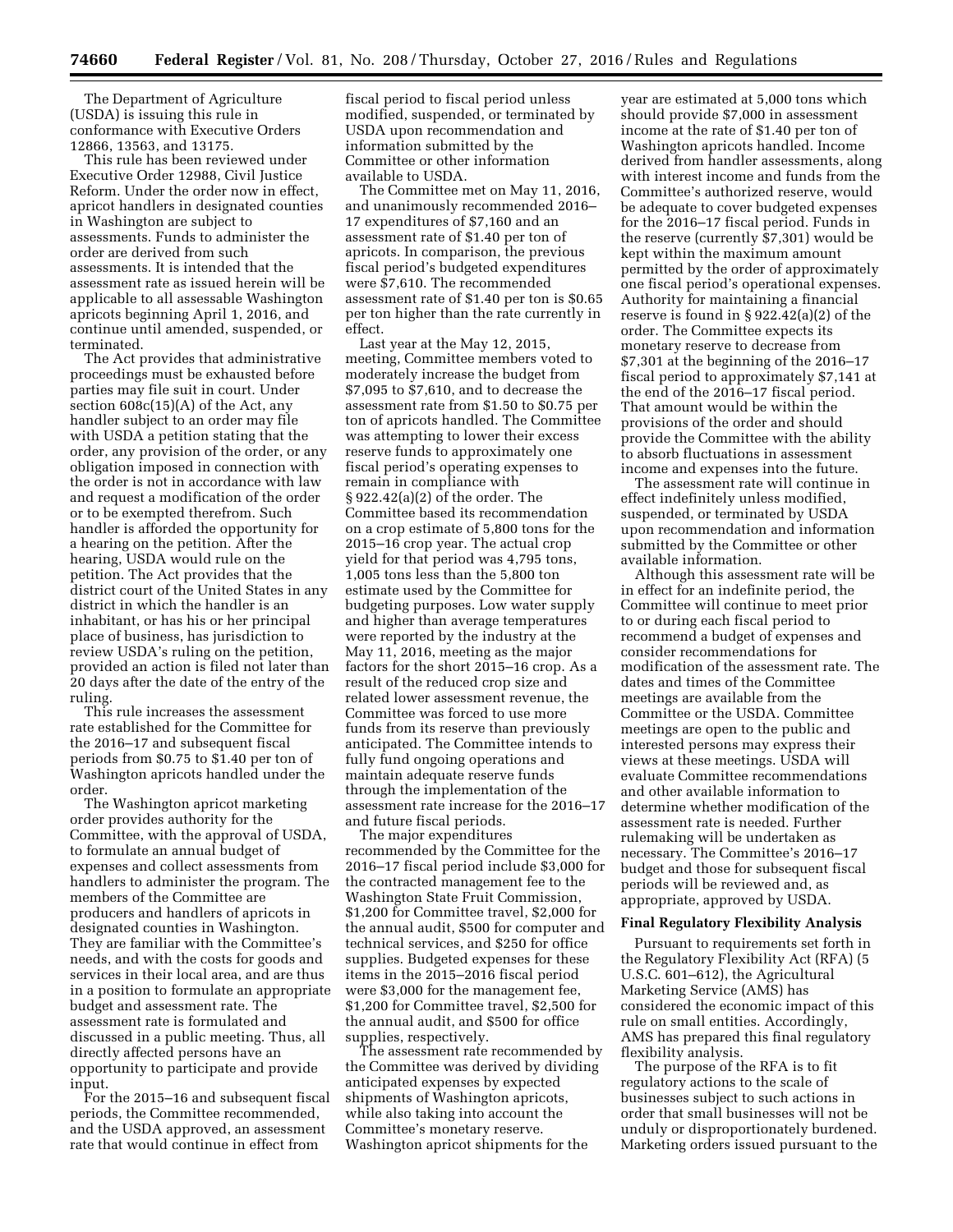Act, and the rules issued thereunder, are unique in that they are brought about through group action of essentially small entities acting on their own behalf.

There are approximately 100 growers and 17 handlers of Washington apricots subject to regulation under the marketing order in the regulated area. Most apricot producers and all handlers accounted for in the regulated area are engaged in the production of other crops in addition to apricots. Small agricultural producers are defined by the Small Business Administration (SBA) as those having annual receipts of less than \$750,000, and small agricultural service firms are defined as those whose annual receipts are less than \$7,500,000 (13 CFR 121.201).

The National Agricultural Statistics Service (NASS) reports that the 2015 total production and utilization (including both fresh and processed markets) of Washington apricots was approximately 8,000 tons, the average price was \$1,050 per ton, and the total farm-gate value was approximately \$8,400,000. Based on these reports and the number of apricot growers within the production area, it is estimated that the 2015 average revenue from the sale of apricots was approximately \$84,000. In addition, based on information from the USDA's Market News Service, 2015 f.o.b. prices for Washington No.1 apricots ranged from \$20.00 to \$26.00 per 24-pound container for both loose pack and 2-layer tray-pack containers. Using average prices and shipment information provided by the Committee, it is determined that each of the Washington apricot handlers currently ship less than \$7,500,000 worth of apricots on an annual basis. In view of the foregoing, it is concluded that the majority of handlers and growers of Washington apricots may be classified as small entities.

This rule increases the assessment rate established for the Committee, and collected from handlers, for the 2016–17 and subsequent fiscal periods from \$0.75 to \$1.40 per ton of Washington apricots handled. The new assessment rate of \$1.40 is \$0.65 higher than the 2015–16 rate. The quantity of assessable apricots for the 2016–17 fiscal period is estimated at 5,000 tons. Thus, the \$1.40 rate should provide \$7,000 in assessment income and, combined with the existing reserve fund, should be adequate to meet this year's budgeted expenses.

The major expenditures recommended by the Committee for the 2016–17 fiscal period include \$3,000 for the contracted management fee to the Washington State Fruit Commission,

\$1,200 for Committee travel, \$2,000 for the annual audit, \$500 for computer and technical services, and \$250 for office supplies. Budgeted expenses for these items in the 2015–2016 fiscal period were \$3,000 for the management fee, \$1,200 for Committee travel, \$2,500 for the annual audit, and \$500 for office supplies.

The Committee discussed alternatives to this action, including recommending alternative expenditure levels and assessment rates. Although lower assessment rates were considered, none were selected because they would not have generated sufficient income to administer the order.

A review of historical data and preliminary information pertaining to the 2016–17 season indicates that the grower price for Washington apricots could range between \$1,050 and \$1,300 per ton. Therefore, the assessment revenue for the 2016–17 fiscal period, as a percentage of total grower revenue, could range between 0.133 and 0.108 percent.

This action increases the assessment obligation imposed on handlers. While assessments impose some additional costs on handlers, the costs are minimal and uniform on all handlers. Some of the additional costs may be passed on to producers. However, these costs are offset by the benefits derived by the operation of the order. In addition, the Committee's meeting was widely publicized throughout the Washington apricot industry and all interested persons were invited to attend the meeting and participate in Committee deliberations on all issues. Like all Committee meetings, the May 11, 2016, meeting was a public meeting and all entities, both large and small, were able to express views on this issue. Finally, interested persons were invited to submit comments on this rule, including the regulatory and informational impacts of this action on small businesses.

In accordance with the Paperwork Reduction Act of 1995 (44 U.S.C. Chapter 35), the order's information collection requirements have been previously approved by the Office of Management and Budget (OMB) and assigned OMB No. 0581–0189. No changes in those requirements as a result of this action are necessary. Should any changes become necessary, they would be submitted to OMB for approval.

This rule imposes no additional reporting or recordkeeping requirements on either small or large Washington apricot handlers. As with all Federal marketing order programs, reports and forms are periodically reviewed to

reduce information requirements and duplication by industry and public sector agencies. As noted in the initial regulatory flexibility analysis, USDA has not identified any relevant Federal rules that duplicate, overlap or conflict with this final rule.

AMS is committed to complying with the E-Government Act, to promote the use of the internet and other information technologies to provide increased opportunities for citizen access to Government information and services, and for other purposes.

A proposed rule concerning this action was published in the **Federal Register** on August 23, 2016 (81 FR 57493). Copies of the proposed rule were also mailed or sent via facsimile to all apricot handlers. Finally, the proposal was made available through the internet by USDA and the Office of the Federal Register. A 30-day comment period ending September 22, 2016, was provided for interested persons to respond to the proposal. No comments were received.

A small business guide on complying with fruit, vegetable, and specialty crop marketing agreements and orders may be viewed at: *[http://www.ams.usda.gov/](http://www.ams.usda.gov/rules-regulations/moa/small-businesses) [rules-regulations/moa/small-businesses.](http://www.ams.usda.gov/rules-regulations/moa/small-businesses)*  Any questions about the compliance guide should be sent to Richard Lower at the previously-mentioned address in the **FOR FURTHER INFORMATION CONTACT** section.

After consideration of all relevant material presented, including the information and recommendation submitted by the Committee and other available information, it is hereby found that this rule, as hereinafter set forth, will tend to effectuate the declared policy of the Act.

Pursuant to 5 U.S.C. 553, it is also found and determined that good cause exists for not postponing the effective date of this rule until 30 days after publication in the **Federal Register**  because: (1) The 2016–17 fiscal period began on April 1, 2016, and the marketing order requires that the rate of assessment for each fiscal period apply to all assessable Washington apricots handled during such fiscal period; (2) the Committee needs to have sufficient funds to pay its expenses, which are incurred on a continuous basis; (3) handlers are already shipping Washington apricots from the 2016 crop; and (4) handlers are aware of this action, which was unanimously recommended by the Committee at a public meeting and is similar to other assessment rate actions issued in past years. Further, handlers are aware of this rule which was recommended at a public meeting. Also, a 30-day comment